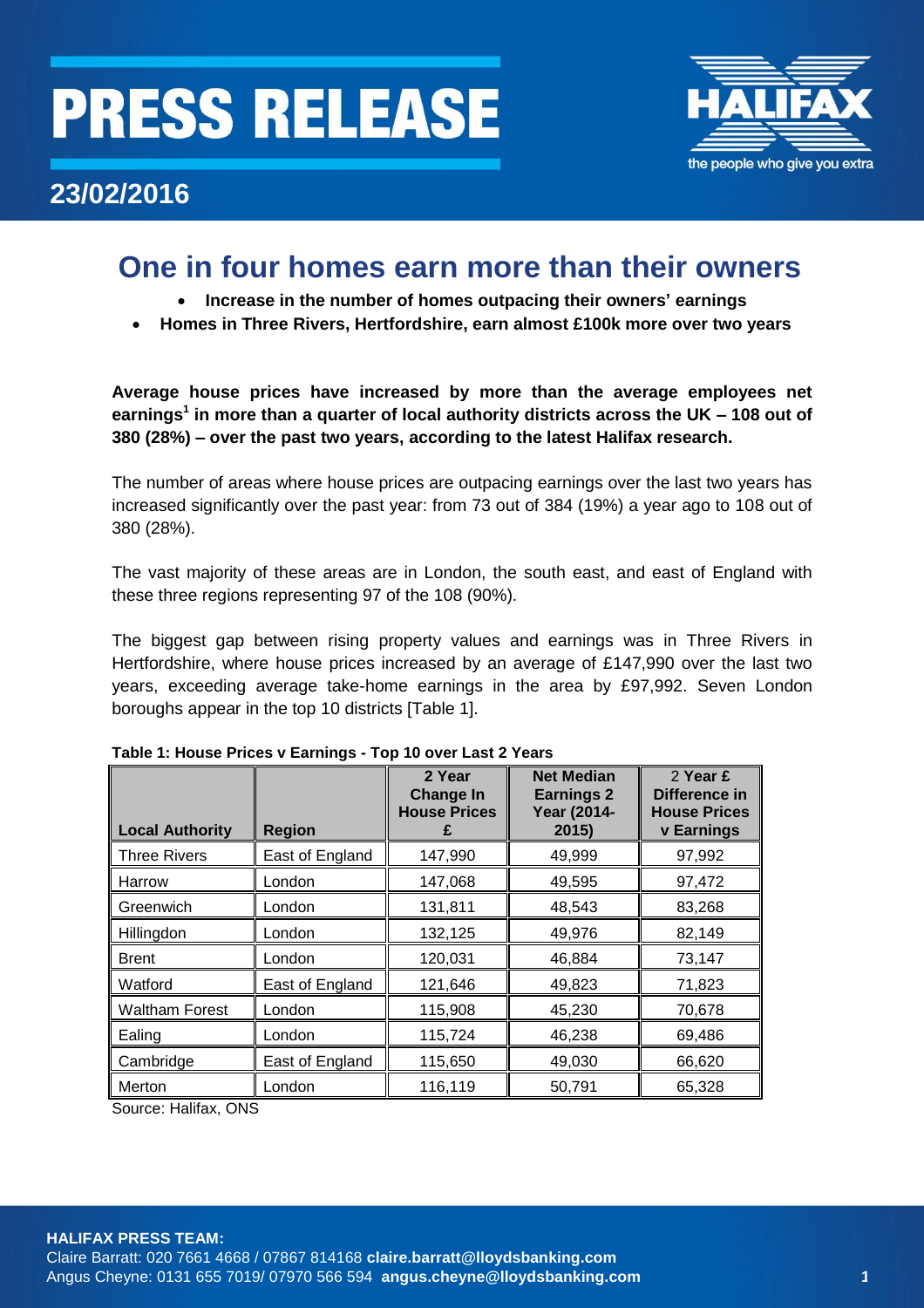# **PRESS RELEASE**



## **23/02/2016**

The top performers outside southern England were Warwick in the West Midlands and South Northamptonshire in the East Midlands, with house price gains in excess of earnings of £24,723 and £14,837 respectively during 2014 and 2015.

### **Martin Ellis, housing economist at Halifax, said:**

"The housing market recovery over the last few years has led to substantial price rises in some areas of the country, particularly in London, the south east and the east of England. This has resulted in homes increasing in value by more than total take-home earnings for the average homeowner in many areas of the country.

"Clearly, this is good news for some homeowners. However, it does make conditions tougher for those looking to buy their first home in such areas, with prices being pushed increasingly out of range for many young people."

### **Five Years: 2011-2015**

Over the past five years, 35 local areas in the UK (9% of the total) have seen average house prices increase by more than total average pay [Table 2], this up from 23 districts (6%) in 2015.

The biggest differential was in Hammersmith and Fulham, where average property prices have increased by £248,971, surpassing average take-home pay during the period by £108,653. The top 10 performers are all in London. All 35 areas are in London, the South East and the East.

| <b>Local Authority</b>         | <b>Region</b> | 5 Year Change<br>In House<br><b>Prices £</b> | <b>Net Median</b><br><b>Earnings 5</b><br><b>Year (2011-</b><br>2015) | 5 Year £<br>Difference in<br><b>House Prices v</b><br><b>Earnings</b> |
|--------------------------------|---------------|----------------------------------------------|-----------------------------------------------------------------------|-----------------------------------------------------------------------|
| Hammersmith and<br>Fulham      | London        | 248,971                                      | 140,319                                                               | 108,653                                                               |
| Ealing                         | London        | 206,681                                      | 115,554                                                               | 91,128                                                                |
| Haringey                       | London        | 185,913                                      | 116,633                                                               | 69,279                                                                |
| Hackney                        | London        | 191,647                                      | 122,531                                                               | 69,116                                                                |
| Merton                         | London        | 189,946                                      | 126,383                                                               | 63,562                                                                |
| Islington                      | London        | 196,424                                      | 137,571                                                               | 58,853                                                                |
| Richmond upon<br><b>Thames</b> | London        | 208,097                                      | 150,142                                                               | 57,954                                                                |
| Waltham Forest                 | London        | 167,855                                      | 110,054                                                               | 57,802                                                                |
| Greenwich                      | London        | 176,508                                      | 119,408                                                               | 57,100                                                                |
| Wandsworth                     | London        | 197,736                                      | 143,572                                                               | 54,165                                                                |

Source: Halifax, ONS

### **HALIFAX PRESS TEAM:**

Claire Barratt: 020 7661 4668 / 07867 814168 **[claire.barratt@lloydsbanking.com](mailto:claire.barratt@lloydsbanking.com)** Angus Cheyne: [0131 655 7019/](http://colleaguedirectory.intranet.group/Pages/peopleresults.aspx?k=%220131%20655%207019%22) 07970 566 594 **[angus.cheyne@lloydsbanking.com](mailto:anguscheyne@lloydsbanking.com) 2**